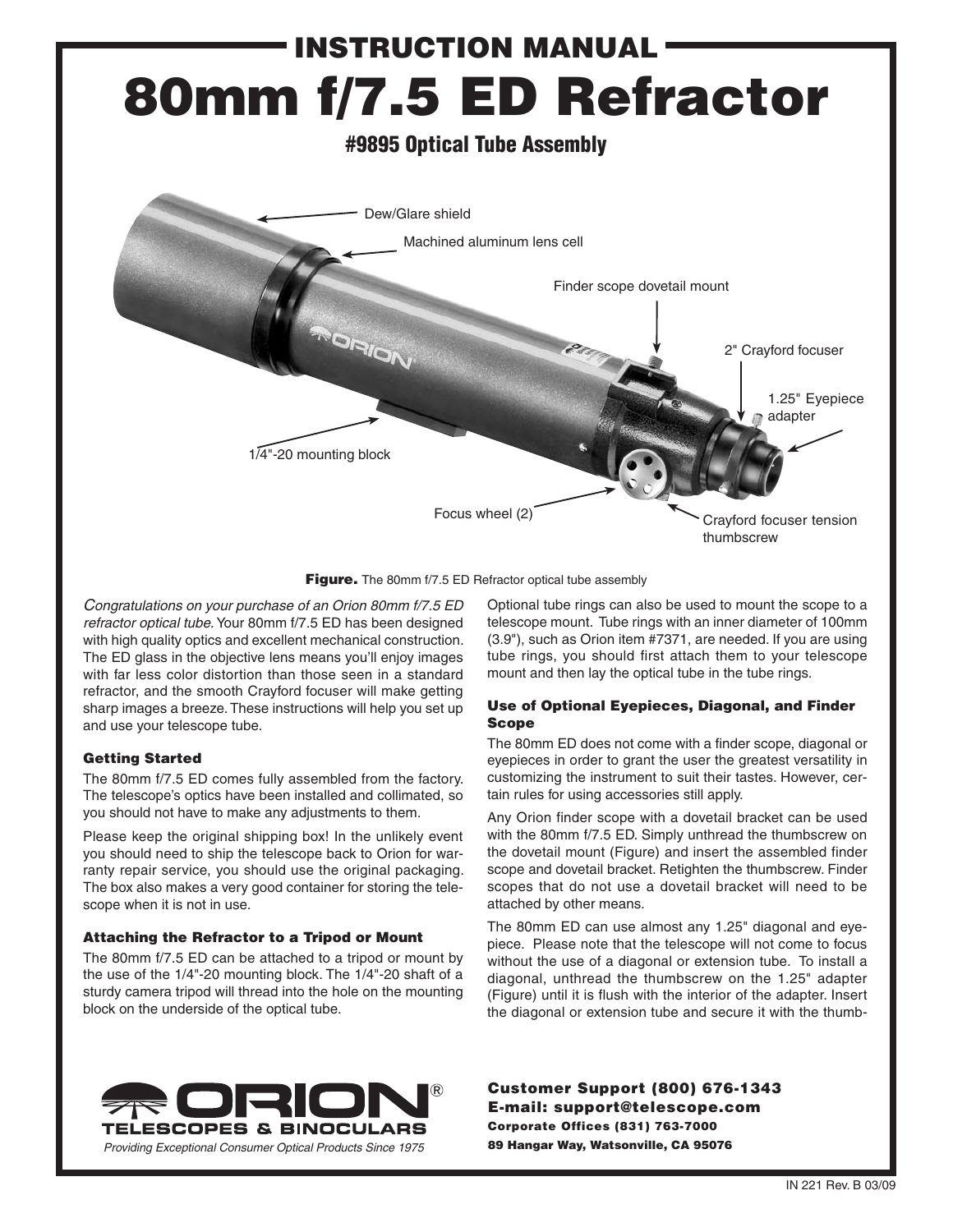screw. Then insert the eyepiece into the diagonal or extension tube and secure it with the thumbscrew.

## Use of 2" Eyepieces and Diagonals

A feature of the 80mm ED is its ability to also use 2" barreldiameter eyepieces and diagonals. At low magnifications, 2" eyepieces can give a wider field of view than standard 1.25" eyepieces. This is especially desirable for observing deep-sky objects, as many of them appear quite large, but faint. As with 1.25" eyepieces, the 80mm ED will not reach focus with the 2" eyepieces unless a 2" diagonal or extension tube is used.

To use 2" eyepieces, simply loosen the two large thumbscrews on the 2" adapter (Figure). Once these thumbscrews are loosened, the entire back end of the focuser, including any 1.25" diagonal and eyepiece that may be attached, comes off, exposing the 2" diameter focuser drawtube. Now, insert your 2" diagonal into the drawtube and secure with the two thumbscrews loosened previously. Insert a 2" eyepiece into the diagonal, secure it in place with the thumbscrew on the diagonal, and you're ready to observe.

#### Note About the 2" Crayford Focuser

The 80mm ED comes equipped with a Crayford focuser. The Crayford design allows for smooth, precise focusing without any image shift that typical rack-and-pinion designs experience. If you find that the focus wheels are too tight or too loose, you can make adjustments to the focuser tension by using the focuser tension thumbscrew located on the bottom of the optical tube, between the focus wheels. Make adjustments to this thumbscrew until the focuser motion feels comfortable. Please note that you must have at least some tension applied to the focuser drawtube or else it will not move when you turn the focus wheels.

#### Calculating Magnification (Power)

It is desirable to have a range of eyepieces of different focal lengths, to allow viewing over a range of magnifications. To calculate the magnification, or power, of a telescope, simply divide the focal length of the telescope by the focal length of the eyepiece:

#### **Telescope F.L. ÷ Eyepiece F.L. = Magnification**

For example, the 80mm ED, which has a focal length of 600mm, used in combination with a 25mm eyepiece, yields a power of

#### **600 ÷ 25 = 24x.**

Every telescope has a useful limit of power of about 45x-60x per inch of aperture. Claims of higher power by some telescope manufacturers are a misleading advertising gimmick and should be dismissed. Keep in mind that at higher powers, an image will always be dimmer and less sharp (this is a fundamental law of optics). The steadiness of the air (the "seeing") will limit how much magnification an image can tolerate.

Always start viewing with your lowest-power (longest focal length) eyepiece in the telescope. After you have located and looked at the object with it, you can try switching to a higherpower eyepiece to ferret out more detail, if atmospheric conditions permit. If the image you see is not crisp and steady, reduce the magnification by switching to a longer-focal-length eyepiece. As a general rule, a small but well-resolved image will show more detail and provide a more enjoyable view than a dim and fuzzy, overmagnified image.

#### Note About Chromatic Aberration

Chromatic aberration literally means color distortion. Whenever light passes through one material to another, light of different wavelengths (color) is bent by different amounts. This is a problem that plagues refractor-type telescopes, since light passes through both air and glass to form an image. Most astronomical objects emit a spectrum comprised of many different wavelengths of light, so each wavelength will be bent by a slightly different amount when passing through a lens. This results in each color of light reaching precise focus at a slightly different point, which reduces image sharpness.

The 80mm ED is designed to minimize chromatic aberration. The objective lens comprises two individual lens elements, one of which is made of "ED" (Extra-low Dispersion) glass, a special type of glass that has superior refractive properties compared to normal types of glass. The use of this ED glass minimizes the amount of chromatic aberration, resulting in a cleaner, sharper image compared to that in standard achromatic telescopes.

#### Photography with the 80mm ED Refractor

With an optional camera adapter, the 80mm f/7.5 ED becomes a 600mm f/7.5 telephoto lens for a single-lens reflex camera. For long-distance terrestrial or astronomical photography, you need only a T-ring for your particular camera model. The T-ring attaches to your camera and threads onto the 80mm ED's focuser drawtube, coupling the camera body to the telescope.

Use the camera's viewfinder to frame the picture. Use the telescope's focuser to focus the image. Tighten the focuser tension thumbscrew to make sure the camera does not slip out of focus.

You may want to consider using a remote shutter release instead of the shutter release on the camera. Touching the camera can vibrate the system and blur the resulting photographic image. Also, be sure to use a solid tripod.

## Care & Maintenance

Give your telescope reasonable care and it will last a lifetime. When not in use, keep its dust cover on as well as the dust cap on the eyepiece opening. Store it indoors or in a dry garage. Do not leave the telescope outside except when using it. The optical tube is aluminum and has a smooth painted surface that should resist scratches and smudges. If a scratch does appear on the tube, it will not harm the telescope. Smudges on the tube can be wiped off with standard household cleaners such as Windex or Formula 409.

Any quality optical lens tissue and cleaning fluid specifically designed for multi-coated optics can be used to clean the telescope's objective lens as well as the lenses of eyepieces and finder scopes. Never use regular glass cleaner or cleaning fluid designed for eyeglasses. Before cleaning with fluid and